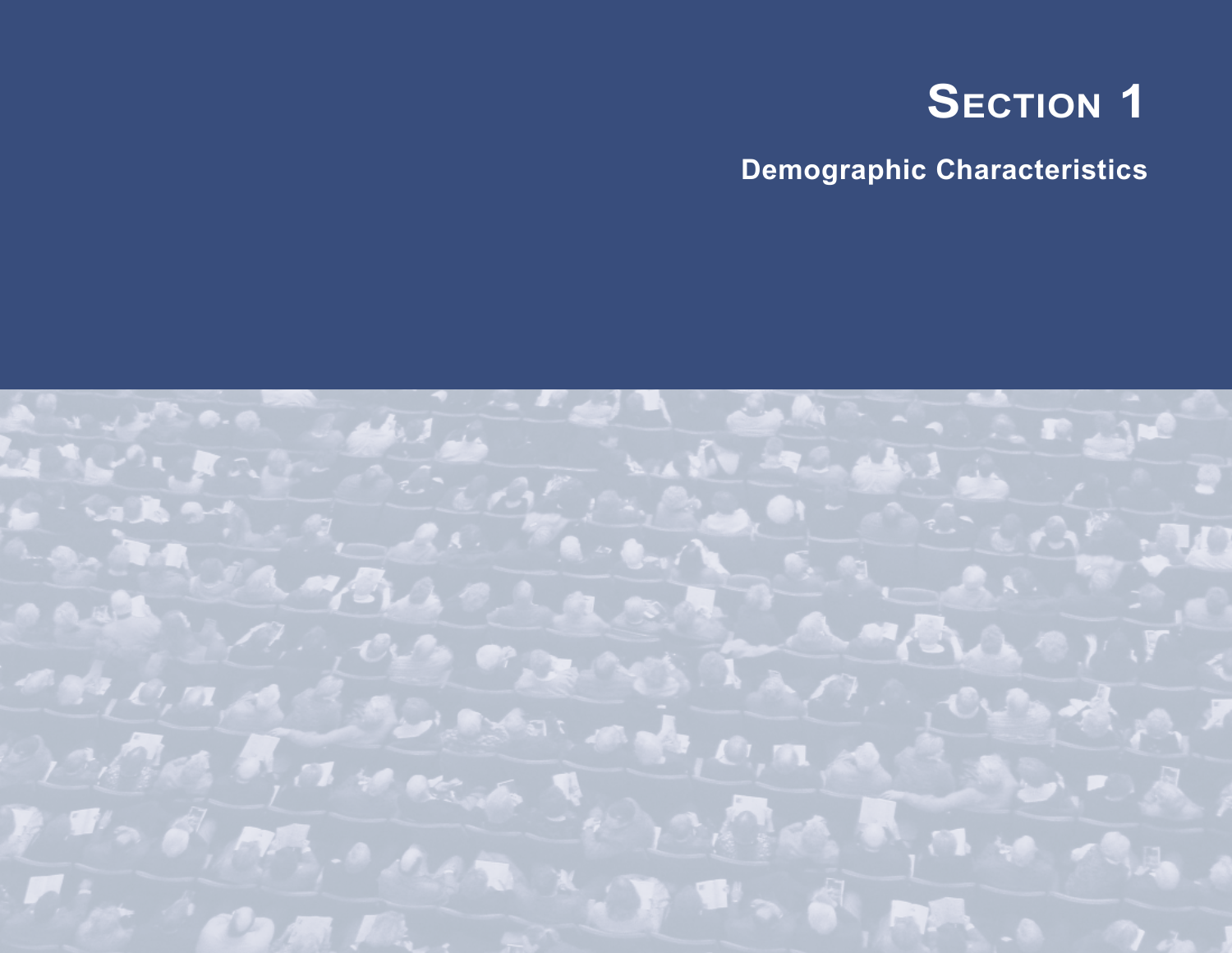**Age**. Age classification is based on the age of the person at his or her last birthday as of March 2015. A married couple's age is defined as the age of the husband—unless he is under age 55 and the wife is 55 or older, in which case it is the age of the wife.

**Aged unit**. With age 55 as the cutoff, aged units are defined as married couples living together at least one of whom is 55 or older—and nonmarried persons 55 or older.

**Marital status**. Married persons are married and living with their spouse. Nonmarried persons may be divorced, widowed, never married, separated, or married but living apart from their spouse.

# **Key Terms and Concepts for Section 1 1**

**Race**. The categories White alone, Black alone, and Asian alone reflect respondents who reported only one race. Because of changes to the race category, data on race are not directly comparable to editions prior to 2002. A person's race is his or her reported race. A married couple's race is defined as the race of the husband.

**Hispanic origin**. Persons of Hispanic origin may be of any race. A married couple is of Hispanic origin if the husband is of Hispanic origin.

**Family**. A family is a group of two or more people (one of whom is the householder) related by birth, marriage, or adoption and residing together; all such people (including related subfamily members) are considered as members of one family.

**Social Security beneficiary**. A beneficiary may be receiving retired-worker benefits, dependents' or survivor benefits, disability benefits, or transitionally insured benefits.

1 For more information, consult the Glossary at the front of this publication.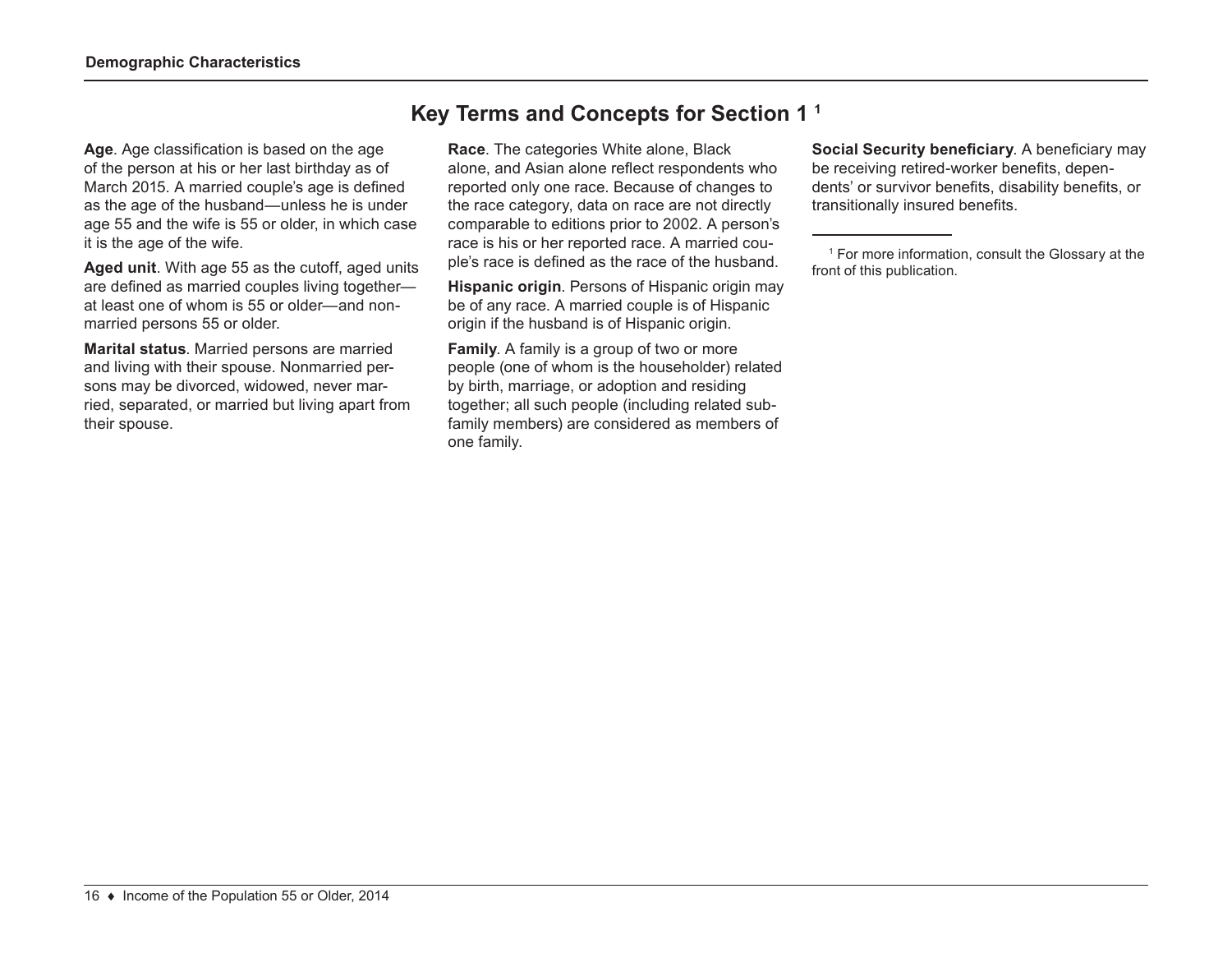**Percentage with characteristic, by sex, race, Hispanic origin, Social Security beneficiary status, and age, 2014**

|                              |            |            |        |             | Aged 65 or older |           |             |
|------------------------------|------------|------------|--------|-------------|------------------|-----------|-------------|
| Characteristic               | Aged 55-61 | Aged 62-64 | Total  | 65-69       | $70 - 74$        | $75 - 79$ | 80 or older |
|                              |            |            |        | All persons |                  |           |             |
| Sex                          |            |            |        |             |                  |           |             |
| Men                          | 48.3       | 47.8       | 44.4   | 47.0        | 46.1             | 44.7      | 38.9        |
| Women                        | 51.7       | 52.2       | 55.6   | 53.0        | 53.9             | 55.3      | 61.1        |
| Race                         |            |            |        |             |                  |           |             |
| White alone                  | 81.1       | 81.9       | 84.9   | 83.3        | 85.0             | 84.7      | 87.2        |
| <b>Black alone</b>           | 11.8       | 11.0       | 9.0    | 10.1        | 8.7              | 9.2       | 7.7         |
| Asian alone                  | 4.9        | 5.0        | 4.4    | 4.6         | 4.5              | 4.5       | 4.0         |
| Hispanic origin              | 10.8       | 9.2        | 7.9    | 8.9         | 7.4              | 7.4       | 7.3         |
| Marital status               |            |            |        |             |                  |           |             |
| Married                      | 64.0       | 65.5       | 56.2   | 64.1        | 61.4             | 57.5      | 38.9        |
| Nonmarried                   | 36.0       | 34.5       | 43.8   | 35.9        | 38.6             | 42.5      | 61.1        |
| Widowed                      | 4.1        | 6.7        | 24.4   | 10.9        | 18.2             | 26.1      | 48.8        |
| Divorced                     | 17.2       | 16.0       | 12.2   | 16.1        | 13.6             | 10.1      | 6.6         |
| Never married                | 10.9       | 8.4        | 4.8    | 6.4         | 4.6              | 3.9       | 3.6         |
| Living with nonspouse family | 39.6       | 27.9       | 21.8   | 23.6        | 19.5             | 19.6      | 23.3        |
| Persons in family            |            |            |        |             |                  |           |             |
|                              | 23.4       | 24.9       | 32.0   | 26.2        | 28.6             | 31.8      | 43.9        |
| $\overline{2}$               | 43.1       | 52.6       | 52.3   | 55.5        | 57.0             | 53.9      | 41.7        |
| 3 or more                    | 33.5       | 22.5       | 15.7   | 18.3        | 14.4             | 14.2      | 14.5        |
| Social Security beneficiary  | 9.9        | 33.4       | 82.1   | 72.2        | 85.6             | 87.8      | 88.4        |
| Number (thousands)           | 29,434     | 10,983     | 45,994 | 15,728      | 11,209           | 8,002     | 11,054      |
|                              |            |            |        |             |                  |           | (Continued) |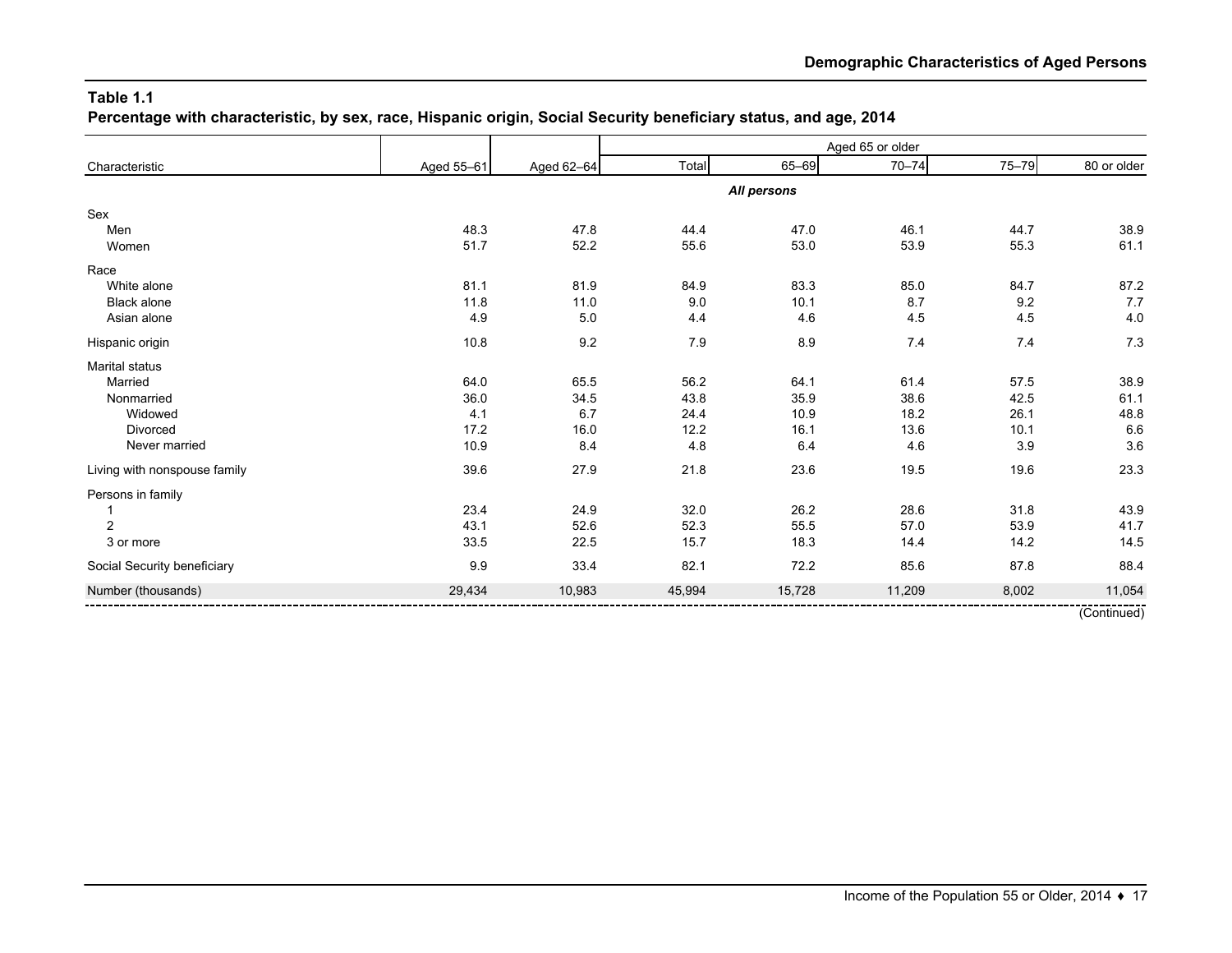#### **Table 1.1**

**Percentage with characteristic, by sex, race, Hispanic origin, Social Security beneficiary status, and age, 2014—***Continued*

|                              |            |            |        |       | Aged 65 or older |           |             |
|------------------------------|------------|------------|--------|-------|------------------|-----------|-------------|
| Characteristic               | Aged 55-61 | Aged 62-64 | Total  | 65-69 | $70 - 74$        | $75 - 79$ | 80 or older |
|                              |            |            |        | Men   |                  |           |             |
| Race                         |            |            |        |       |                  |           |             |
| White alone                  | 82.2       | 82.9       | 85.7   | 84.3  | 85.9             | 85.7      | 87.8        |
| <b>Black alone</b>           | 11.0       | 10.4       | 8.1    | 9.4   | 7.7              | 8.3       | 6.3         |
| Asian alone                  | 4.7        | 4.9        | 4.5    | 4.6   | 4.4              | 4.6       | 4.6         |
| Hispanic origin              | 10.8       | 9.2        | 7.7    | 8.3   | 7.0              | 7.5       | 7.4         |
| Marital status               |            |            |        |       |                  |           |             |
| Married                      | 67.1       | 71.6       | 70.0   | 71.8  | 71.6             | 73.8      | 61.8        |
| Nonmarried                   | 32.9       | 28.4       | 30.0   | 28.2  | 28.4             | 26.2      | 38.2        |
| Widowed                      | 2.0        | 3.2        | 12.0   | 4.9   | 9.4              | 12.3      | 26.7        |
| <b>Divorced</b>              | 15.5       | 13.1       | 10.8   | 14.2  | 12.1             | 8.4       | 5.2         |
| Never married                | 11.9       | 8.6        | 4.9    | 6.9   | 4.5              | 3.0       | 3.4         |
| Living with nonspouse family | 40.1       | 29.2       | 19.4   | 22.4  | 17.7             | 17.5      | 18.1        |
| Persons in family            |            |            |        |       |                  |           |             |
|                              | 23.6       | 22.0       | 24.0   | 23.2  | 22.5             | 21.2      | 29.4        |
| $\overline{2}$               | 41.4       | 52.4       | 59.9   | 57.3  | 63.3             | 63.5      | 57.1        |
| 3 or more                    | 35.0       | 25.6       | 16.1   | 19.5  | 14.2             | 15.3      | 13.4        |
| Social Security beneficiary  | 9.0        | 31.6       | 81.7   | 70.7  | 85.5             | 90.6      | 88.8        |
| Number (thousands)           | 14,211     | 5,245      | 20,439 | 7,391 | 5,163            | 3,580     | 4,304       |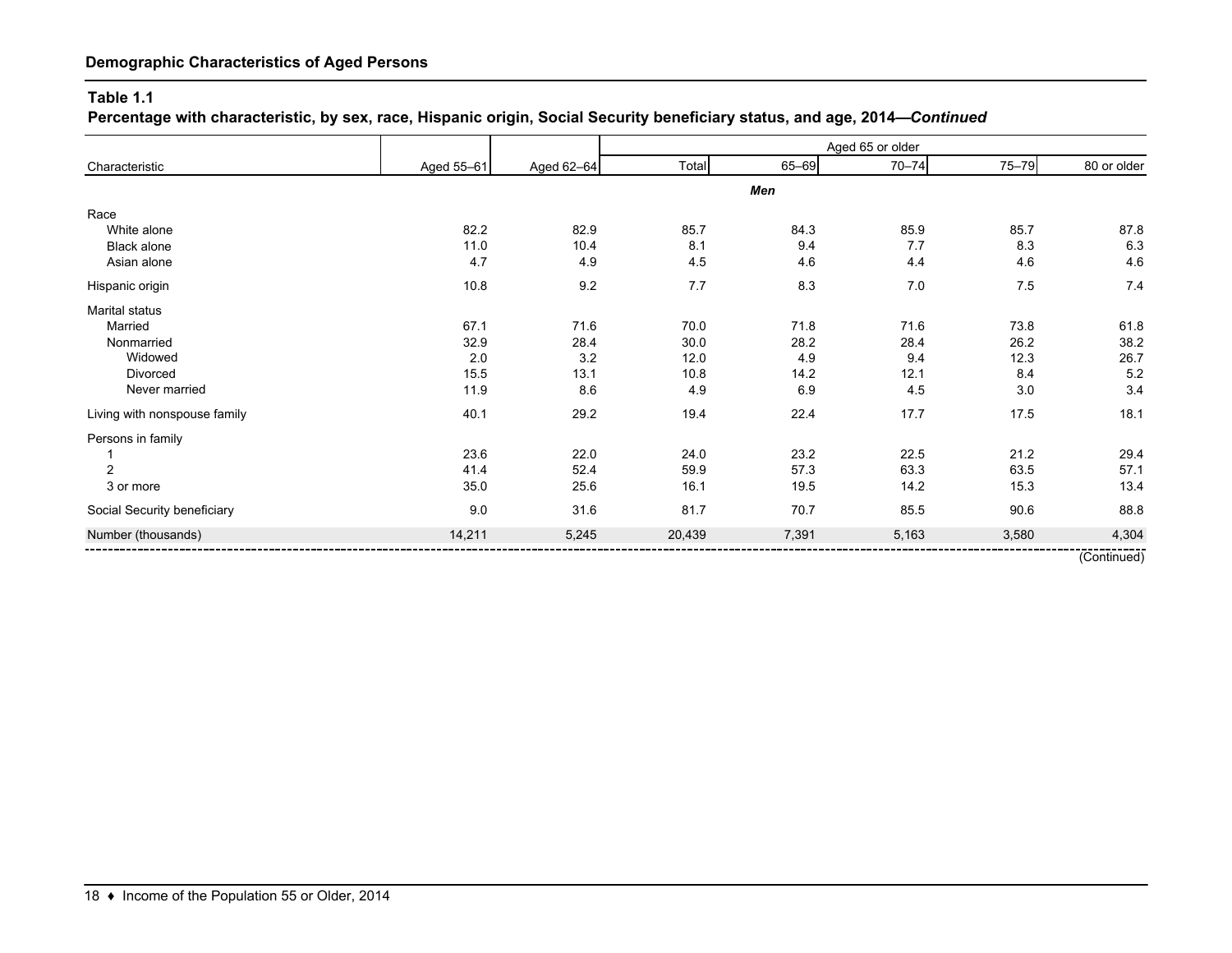**Percentage with characteristic, by sex, race, Hispanic origin, Social Security beneficiary status, and age, 2014—***Continued*

|                              |            |            |        |       | Aged 65 or older |       |             |
|------------------------------|------------|------------|--------|-------|------------------|-------|-------------|
| Characteristic               | Aged 55-61 | Aged 62-64 | Total  | 65-69 | $70 - 74$        | 75-79 | 80 or older |
|                              |            |            |        | Women |                  |       |             |
| Race                         |            |            |        |       |                  |       |             |
| White alone                  | 80.2       | 81.1       | 84.3   | 82.5  | 84.3             | 83.9  | 86.8        |
| Black alone                  | 12.5       | 11.6       | 9.7    | 10.7  | 9.5              | 9.9   | 8.5         |
| Asian alone                  | 5.1        | 5.1        | 4.3    | 4.6   | 4.6              | 4.4   | 3.7         |
| Hispanic origin              | 10.8       | 9.2        | 8.1    | 9.3   | 7.8              | 7.4   | 7.3         |
| Marital status               |            |            |        |       |                  |       |             |
| Married                      | 61.1       | 60.0       | 45.2   | 57.2  | 52.7             | 44.3  | 24.3        |
| Nonmarried                   | 38.9       | 40.0       | 54.8   | 42.8  | 47.3             | 55.7  | 75.7        |
| Widowed                      | 6.2        | 9.8        | 34.3   | 16.1  | 25.6             | 37.3  | 62.8        |
| Divorced                     | 18.7       | 18.6       | 13.3   | 17.8  | 14.9             | 11.5  | 7.5         |
| Never married                | 9.9        | 8.2        | 4.8    | 5.9   | 4.6              | 4.6   | 3.6         |
| Living with nonspouse family | 39.1       | 26.7       | 23.7   | 24.6  | 21.1             | 21.2  | 26.6        |
| Persons in family            |            |            |        |       |                  |       |             |
|                              | 23.2       | 27.5       | 38.4   | 28.9  | 33.8             | 40.4  | 53.1        |
| $\overline{2}$               | 44.8       | 52.8       | 46.2   | 53.8  | 51.6             | 46.2  | 31.8        |
| 3 or more                    | 32.0       | 19.7       | 15.4   | 17.2  | 14.6             | 13.4  | 15.1        |
| Social Security beneficiary  | 10.8       | 35.0       | 82.4   | 73.6  | 85.8             | 85.5  | 88.1        |
| Number (thousands)           | 15,223     | 5,738      | 25,555 | 8,337 | 6,046            | 4,422 | 6,750       |
|                              |            |            |        |       |                  |       | (0.001)     |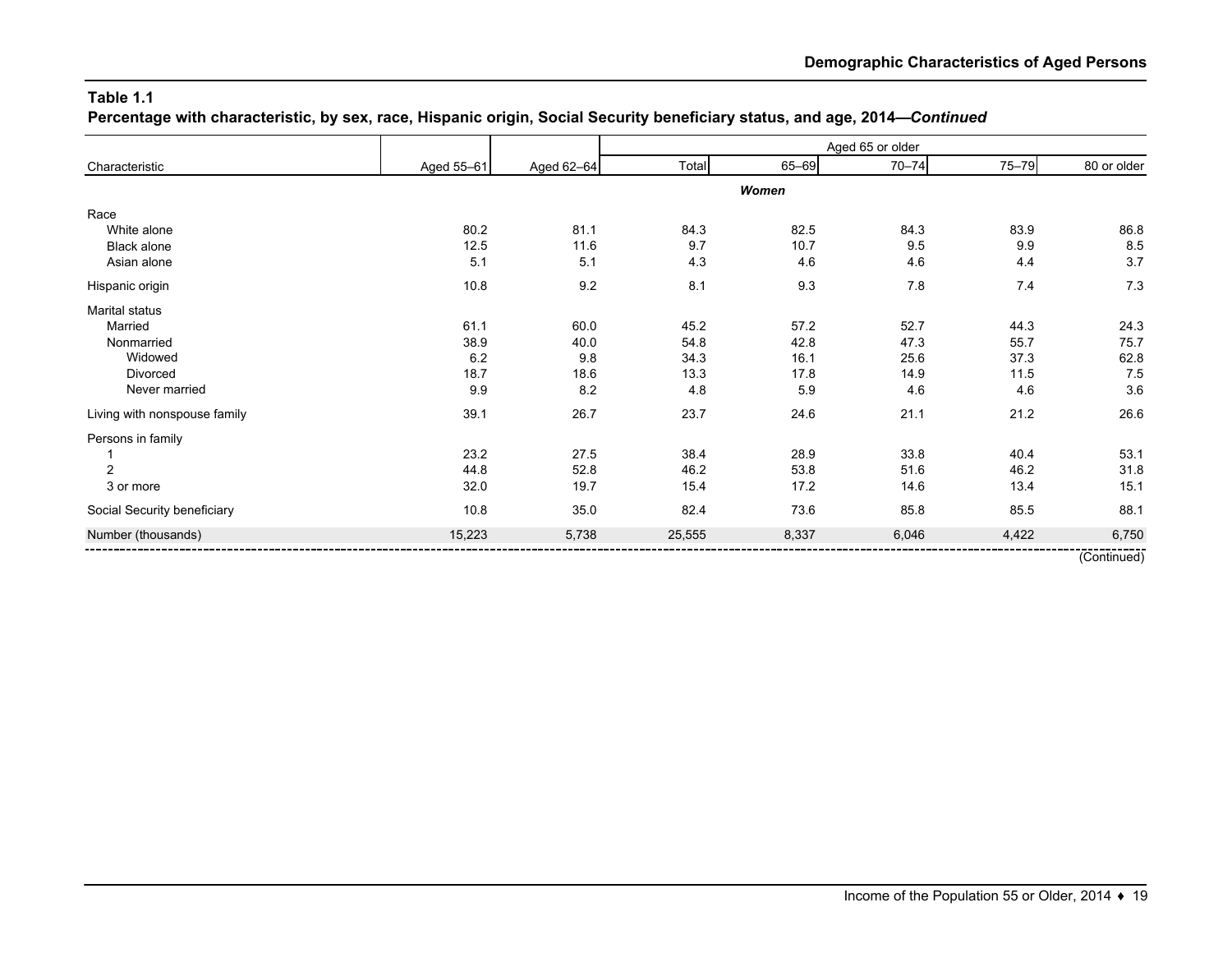#### **Table 1.1**

**Percentage with characteristic, by sex, race, Hispanic origin, Social Security beneficiary status, and age, 2014—***Continued*

|                              |            |            |        |                    | Aged 65 or older |       |             |
|------------------------------|------------|------------|--------|--------------------|------------------|-------|-------------|
| Characteristic               | Aged 55-61 | Aged 62-64 | Total  | 65-69              | $70 - 74$        | 75-79 | 80 or older |
|                              |            |            |        | <b>White alone</b> |                  |       |             |
| Sex                          |            |            |        |                    |                  |       |             |
| Men                          | 48.9       | 48.3       | 44.8   | 47.5               | 46.5             | 45.3  | 39.2        |
| Women                        | 51.1       | 51.7       | 55.2   | 52.5               | 53.5             | 54.7  | 60.8        |
| Hispanic origin              | 12.2       | 10.2       | 8.5    | 9.7                | 79               | 8.1   | 7.8         |
| Marital status               |            |            |        |                    |                  |       |             |
| Married                      | 66.1       | 68.1       | 58.2   | 66.4               | 63.9             | 60.6  | 40.0        |
| Nonmarried                   | 33.9       | 31.9       | 41.8   | 33.6               | 36.1             | 39.4  | 60.0        |
| Widowed                      | 3.9        | 6.2        | 23.9   | 10.2               | 17.3             | 24.7  | 48.5        |
| Divorced                     | 17.2       | 15.8       | 11.8   | 16.0               | 13.1             | 9.6   | 6.5         |
| Never married                | 9.6        | 7.1        | 4.1    | 5.4                | 3.9              | 3.1   | 3.2         |
| Living with nonspouse family | 37.5       | 25.0       | 19.0   | 20.7               | 17.3             | 16.5  | 20.2        |
| Persons in family            |            |            |        |                    |                  |       |             |
|                              | 22.7       | 24.3       | 31.7   | 25.5               | 27.6             | 31.2  | 44.8        |
| $\overline{2}$               | 45.6       | 55.2       | 54.7   | 58.5               | 59.5             | 56.8  | 43.1        |
| 3 or more                    | 31.7       | 20.4       | 13.6   | 16.1               | 12.9             | 11.9  | 12.1        |
| Social Security beneficiary  | 9.5        | 33.3       | 83.6   | 73.4               | 87.1             | 88.9  | 90.3        |
| Number (thousands)           | 23,885     | 8,997      | 39,054 | 13,105             | 9,532            | 6,778 | 9,640       |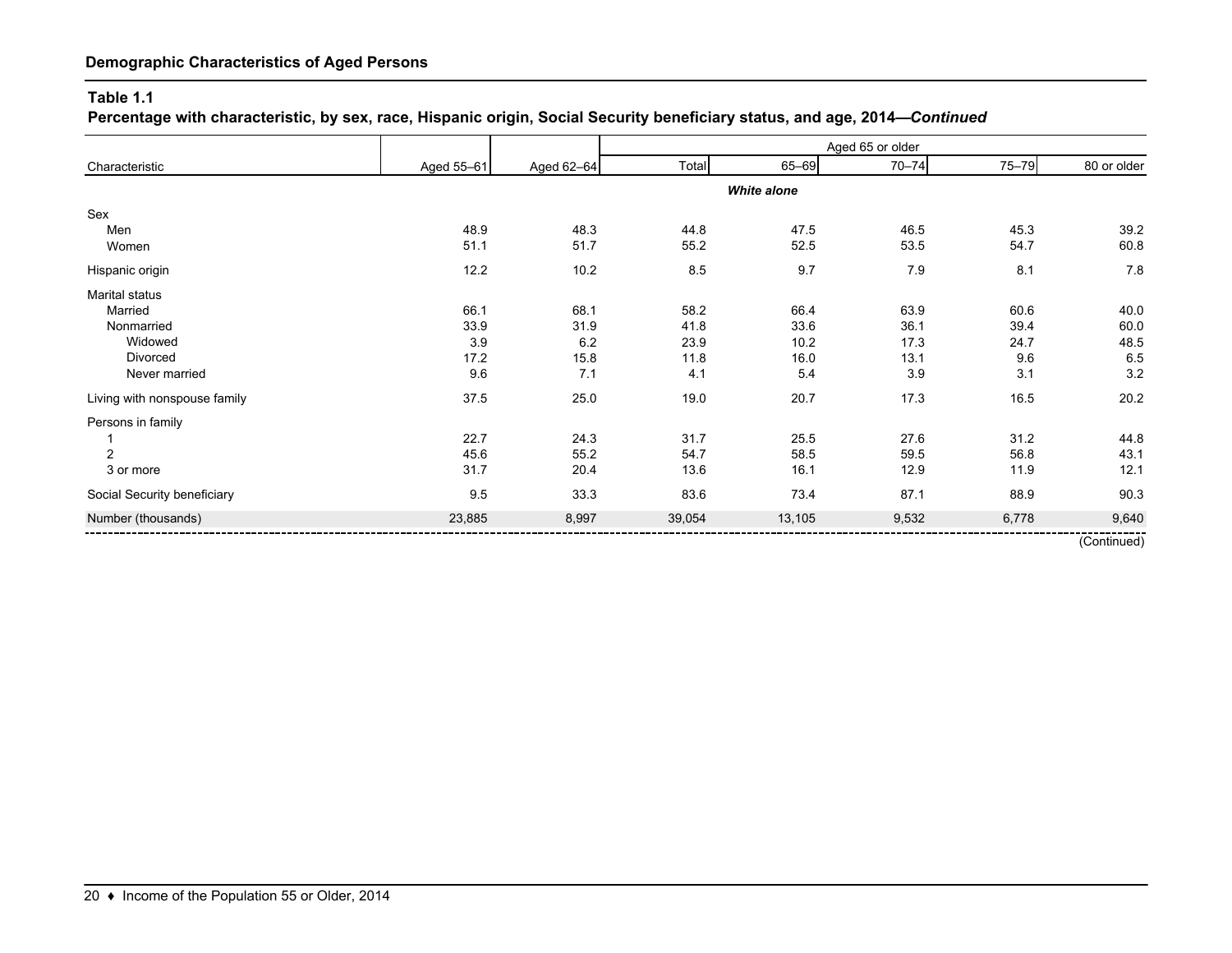**Percentage with characteristic, by sex, race, Hispanic origin, Social Security beneficiary status, and age, 2014—***Continued*

|                              |            |            |       |                    | Aged 65 or older |           |             |
|------------------------------|------------|------------|-------|--------------------|------------------|-----------|-------------|
| Characteristic               | Aged 55-61 | Aged 62-64 | Total | 65-69              | $70 - 74$        | $75 - 79$ | 80 or older |
|                              |            |            |       | <b>Black alone</b> |                  |           |             |
| Sex                          |            |            |       |                    |                  |           |             |
| Men                          | 45.0       | 45.2       | 40.1  | 43.9               | 40.7             | 40.3      | 32.1        |
| Women                        | 55.0       | 54.8       | 59.9  | 56.1               | 59.3             | 59.7      | 67.9        |
| Hispanic origin              | 3.3        | 4.7        | 3.1   | 3.0                | 4.0              | 2.2       | 3.2         |
| Marital status               |            |            |       |                    |                  |           |             |
| Married                      | 45.9       | 42.3       | 34.6  | 42.5               | 34.6             | 32.1      | 22.2        |
| Nonmarried                   | 54.1       | 57.7       | 65.4  | 57.5               | 65.4             | 67.9      | 77.8        |
| Widowed                      | 6.0        | 10.3       | 30.3  | 15.7               | 27.3             | 38.7      | 54.0        |
| Divorced                     | 19.8       | 20.5       | 18.0  | 21.6               | 20.9             | 14.7      | 10.6        |
| Never married                | 21.4       | 19.3       | 11.8  | 13.5               | 12.6             | 10.8      | 8.5         |
| Living with nonspouse family | 44.0       | 37.0       | 34.0  | 33.2               | 28.6             | 36.5      | 39.5        |
| Persons in family            |            |            |       |                    |                  |           |             |
|                              | 33.1       | 35.5       | 41.8  | 38.7               | 43.9             | 40.2      | 46.8        |
| $\overline{c}$               | 31.8       | 39.3       | 35.9  | 37.3               | 39.8             | 36.1      | 28.7        |
| 3 or more                    | 35.1       | 25.2       | 22.2  | 24.0               | 16.3             | 23.7      | 24.5        |
| Social Security beneficiary  | 15.2       | 39.6       | 78.2  | 70.3               | 83.5             | 82.8      | 82.9        |
| Number (thousands)           | 3,463      | 1,211      | 4,143 | 1,587              | 974              | 735       | 847         |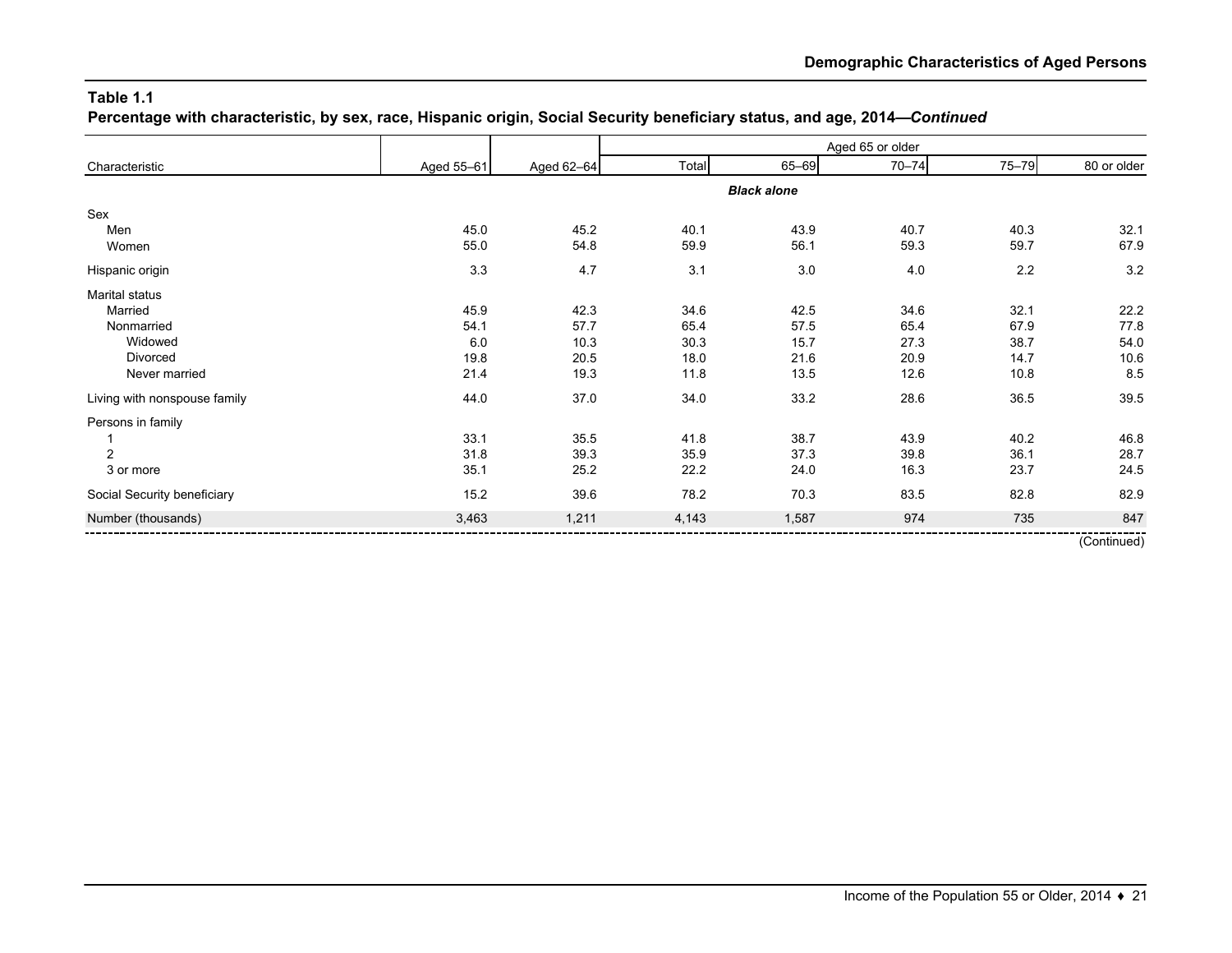#### **Table 1.1**

**Percentage with characteristic, by sex, race, Hispanic origin, Social Security beneficiary status, and age, 2014—***Continued*

|                              |            |            |       |             | Aged 65 or older |           |             |
|------------------------------|------------|------------|-------|-------------|------------------|-----------|-------------|
| Characteristic               | Aged 55-61 | Aged 62-64 | Total | 65-69       | $70 - 74$        | $75 - 79$ | 80 or older |
|                              |            |            |       | Asian alone |                  |           |             |
| Sex                          |            |            |       |             |                  |           |             |
| Men                          | 46.2       | 46.6       | 45.6  | 46.8        | 44.9             | 45.8      | 44.4        |
| Women                        | 53.8       | 53.4       | 54.4  | 53.2        | 55.1             | 54.2      | 55.6        |
| Hispanic origin              | 2.2        | 0.1        | 1.7   | 2.6         | 0.8              | 2.3       | 0.8         |
| Marital status               |            |            |       |             |                  |           |             |
| Married                      | 76.8       | 78.0       | 64.0  | 74.3        | 68.0             | 57.4      | 48.1        |
| Nonmarried                   | 23.2       | 22.0       | 36.0  | 25.7        | 32.0             | 42.6      | 51.9        |
| Widowed                      | 3.0        | 5.7        | 22.0  | 8.6         | 19.2             | 26.5      | 43.5        |
| Divorced                     | 8.4        | 7.0        | 6.5   | 7.9         | 5.5              | 8.2       | 4.1         |
| Never married                | 5.7        | 5.4        | 4.0   | 6.2         | 3.0              | 2.7       | 2.7         |
| Living with nonspouse family | 62.5       | 49.7       | 45.4  | 49.1        | 40.3             | 38.6      | 50.9        |
| Persons in family            |            |            |       |             |                  |           |             |
|                              | 10.6       | 10.0       | 17.6  | 11.8        | 17.1             | 23.1      | 23.3        |
| $\overline{2}$               | 32.0       | 44.1       | 43.1  | 46.3        | 47.6             | 40.5      | 35.0        |
| 3 or more                    | 57.4       | 45.8       | 39.3  | 41.9        | 35.4             | 36.5      | 41.8        |
| Social Security beneficiary  | 4.2        | 16.6       | 63.5  | 55.1        | 65.2             | 78.9      | 62.6        |
| Number (thousands)           | 1,453      | 548        | 2,029 | 723         | 504              | 359       | 443         |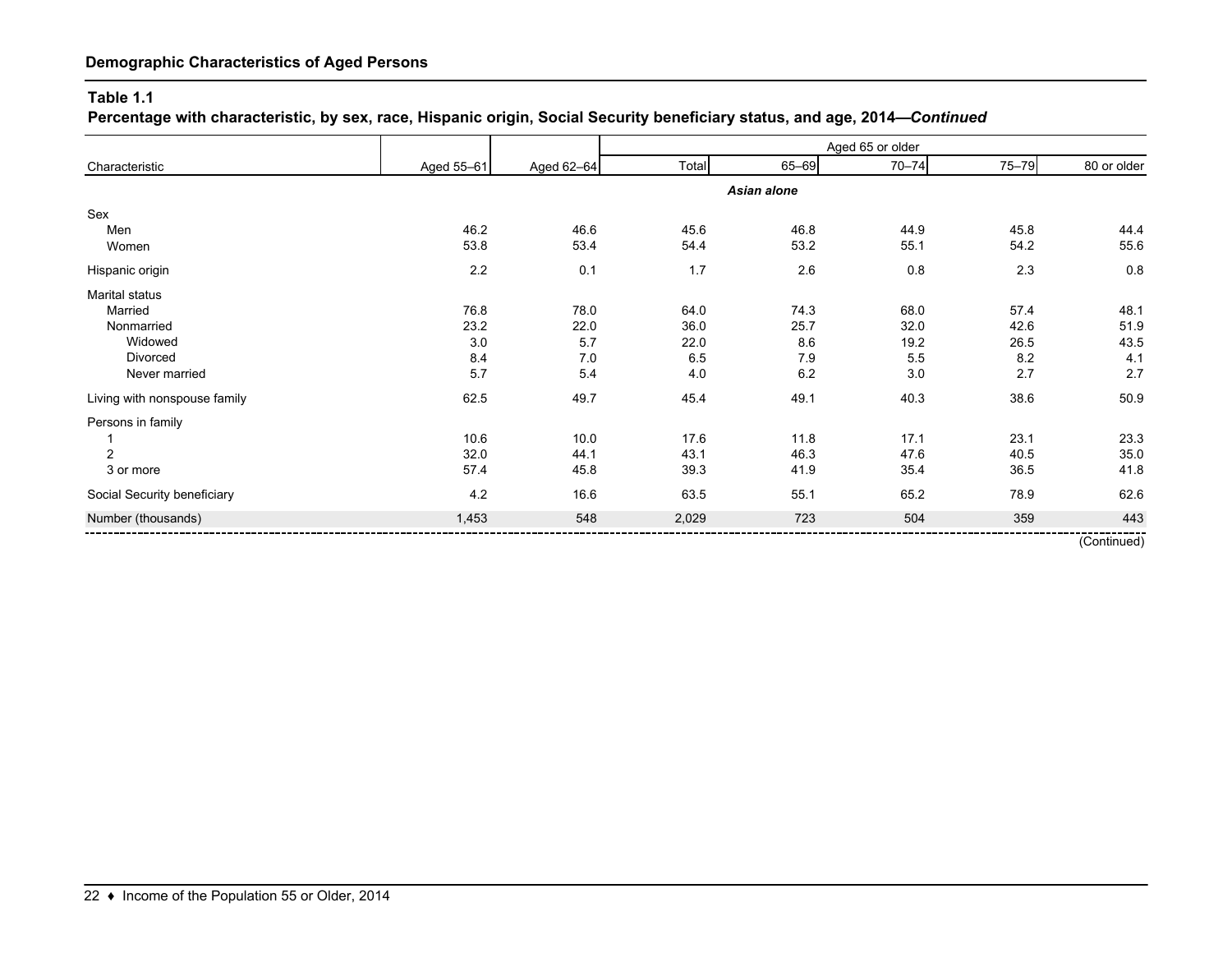**Percentage with characteristic, by sex, race, Hispanic origin, Social Security beneficiary status, and age, 2014—***Continued*

|                              |            |            |       |                        | Aged 65 or older |       |             |
|------------------------------|------------|------------|-------|------------------------|------------------|-------|-------------|
| Characteristic               | Aged 55-61 | Aged 62-64 | Total | 65-69                  | $70 - 74$        | 75-79 | 80 or older |
|                              |            |            |       | <b>Hispanic origin</b> |                  |       |             |
| Sex                          |            |            |       |                        |                  |       |             |
| Men                          | 48.3       | 47.5       | 43.1  | 44.2                   | 43.6             | 45.3  | 39.1        |
| Women                        | 51.7       | 52.5       | 56.9  | 55.8                   | 56.4             | 54.7  | 60.9        |
| Race                         |            |            |       |                        |                  |       |             |
| White alone                  | 91.6       | 90.9       | 91.5  | 91.1                   | 89.8             | 92.4  | 93.2        |
| <b>Black alone</b>           | 3.6        | 5.7        | 3.6   | 3.4                    | 4.7              | 2.7   | 3.4         |
| Asian alone                  | 1.0        | 0.1        | 1.0   | 1.3                    | 0.5              | 1.4   | 0.5         |
| Marital status               |            |            |       |                        |                  |       |             |
| Married                      | 59.6       | 60.6       | 51.3  | 58.7                   | 54.1             | 52.9  | 34.5        |
| Nonmarried                   | 40.4       | 39.4       | 48.7  | 41.3                   | 45.9             | 47.1  | 65.5        |
| Widowed                      | 4.7        | 7.3        | 23.5  | 10.6                   | 19.7             | 26.5  | 47.6        |
| Divorced                     | 16.0       | 14.1       | 11.6  | 13.9                   | 13.6             | 8.7   | 7.6         |
| Never married                | 13.4       | 11.9       | 7.8   | 9.4                    | 5.3              | 7.3   | 7.8         |
| Living with nonspouse family | 56.9       | 51.5       | 45.0  | 44.8                   | 44.1             | 42.5  | 48.0        |
| Persons in family            |            |            |       |                        |                  |       |             |
|                              | 19.3       | 18.3       | 23.8  | 20.6                   | 22.2             | 23.9  | 30.8        |
| $\overline{2}$               | 31.6       | 39.1       | 41.0  | 42.6                   | 42.4             | 44.1  | 34.6        |
| 3 or more                    | 49.1       | 42.7       | 35.2  | 36.8                   | 35.4             | 32.0  | 34.6        |
| Social Security beneficiary  | 8.8        | 28.4       | 70.4  | 61.2                   | 73.8             | 77.6  | 77.6        |
| Number (thousands)           | 3,173      | 1,008      | 3,636 | 1,395                  | 834              | 595   | 812         |
|                              |            |            |       |                        |                  |       | (Continued) |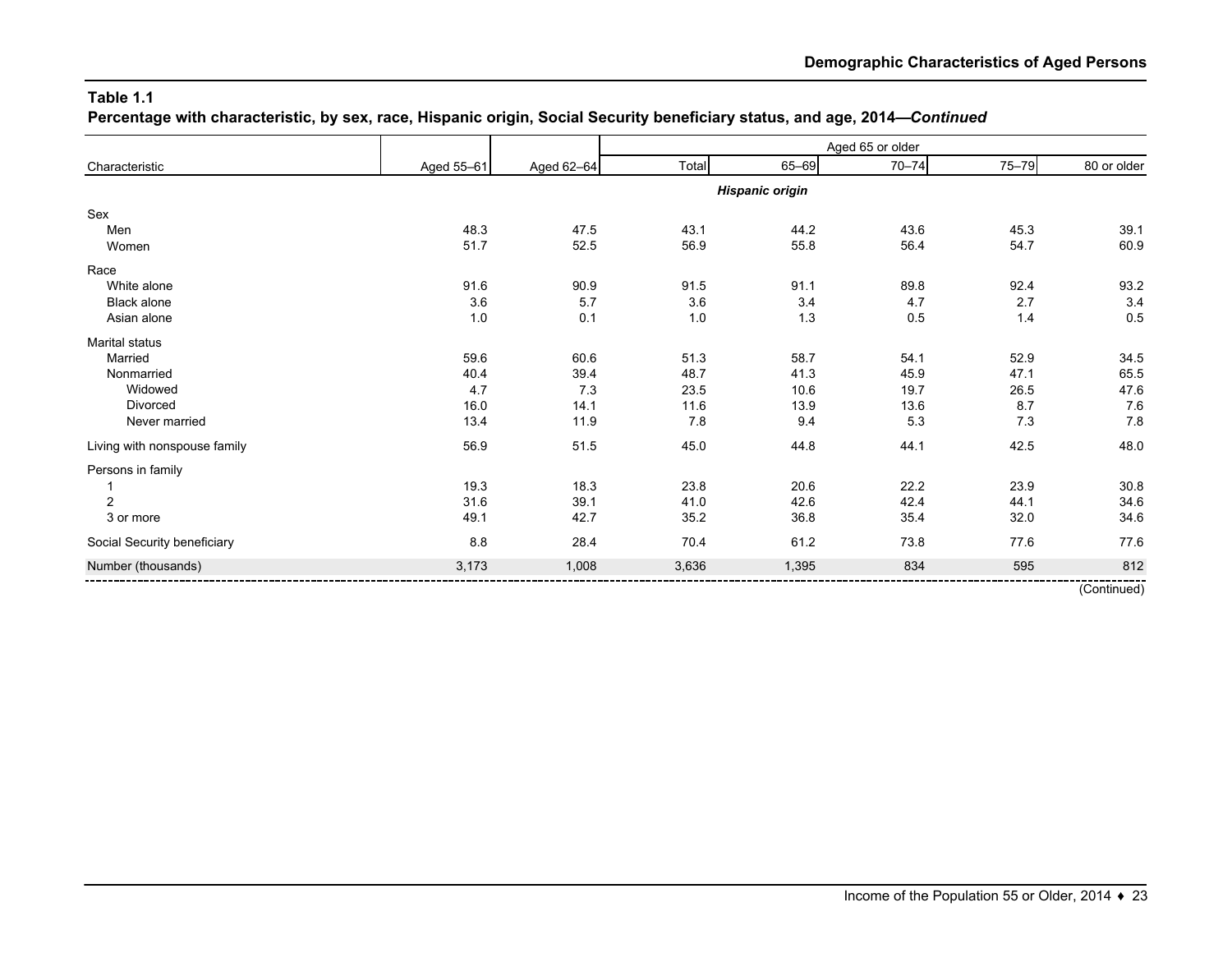#### **Table 1.1**

**Percentage with characteristic, by sex, race, Hispanic origin, Social Security beneficiary status, and age, 2014—***Continued*

|                              |            |            |        |                    | Aged 65 or older |       |             |
|------------------------------|------------|------------|--------|--------------------|------------------|-------|-------------|
| Characteristic               | Aged 55-61 | Aged 62-64 | Total  | 65-69              | $70 - 74$        | 75-79 | 80 or older |
|                              |            |            |        | <b>Beneficiary</b> |                  |       |             |
| Sex                          |            |            |        |                    |                  |       |             |
| Men                          | 43.7       | 45.3       | 44.2   | 46.0               | 46.0             | 46.2  | 39.1        |
| Women                        | 56.3       | 54.7       | 55.8   | 54.0               | 54.0             | 53.8  | 60.9        |
| Race                         |            |            |        |                    |                  |       |             |
| White alone                  | 77.3       | 81.7       | 86.5   | 84.6               | 86.5             | 85.8  | 89.0        |
| <b>Black alone</b>           | 18.0       | 13.1       | 8.6    | 9.8                | 8.5              | 8.7   | 7.2         |
| Asian alone                  | 2.1        | 2.5        | 3.4    | 3.5                | 3.4              | 4.0   | 2.8         |
| Hispanic origin              | 9.5        | 7.8        | 6.8    | 7.5                | 6.4              | 6.6   | 6.4         |
| Marital status               |            |            |        |                    |                  |       |             |
| Married                      | 46.0       | 59.8       | 55.4   | 63.5               | 61.5             | 57.6  | 38.5        |
| Nonmarried                   | 54.0       | 40.2       | 44.6   | 36.5               | 38.5             | 42.4  | 61.5        |
| Widowed                      | 10.4       | 10.2       | 26.3   | 12.3               | 18.5             | 26.5  | 49.8        |
| Divorced                     | 21.9       | 18.6       | 12.0   | 16.3               | 13.7             | 10.3  | 6.5         |
| Never married                | 17.1       | 7.8        | 4.1    | 5.5                | 4.1              | 3.2   | 3.0         |
| Living with nonspouse family | 32.5       | 24.0       | 19.1   | 20.7               | 16.8             | 17.3  | 20.8        |
| Persons in family            |            |            |        |                    |                  |       |             |
|                              | 37.3       | 30.4       | 33.7   | 27.8               | 29.7             | 32.6  | 45.5        |
| $\overline{c}$               | 37.8       | 51.4       | 53.1   | 56.6               | 58.3             | 55.3  | 42.2        |
| 3 or more                    | 25.0       | 18.1       | 13.2   | 15.6               | 12.0             | 12.1  | 12.3        |
| Number (thousands)           | 2,923      | 3,667      | 37,756 | 11,358             | 9,600            | 7,025 | 9,774       |
|                              |            |            |        |                    |                  |       | (Continued) |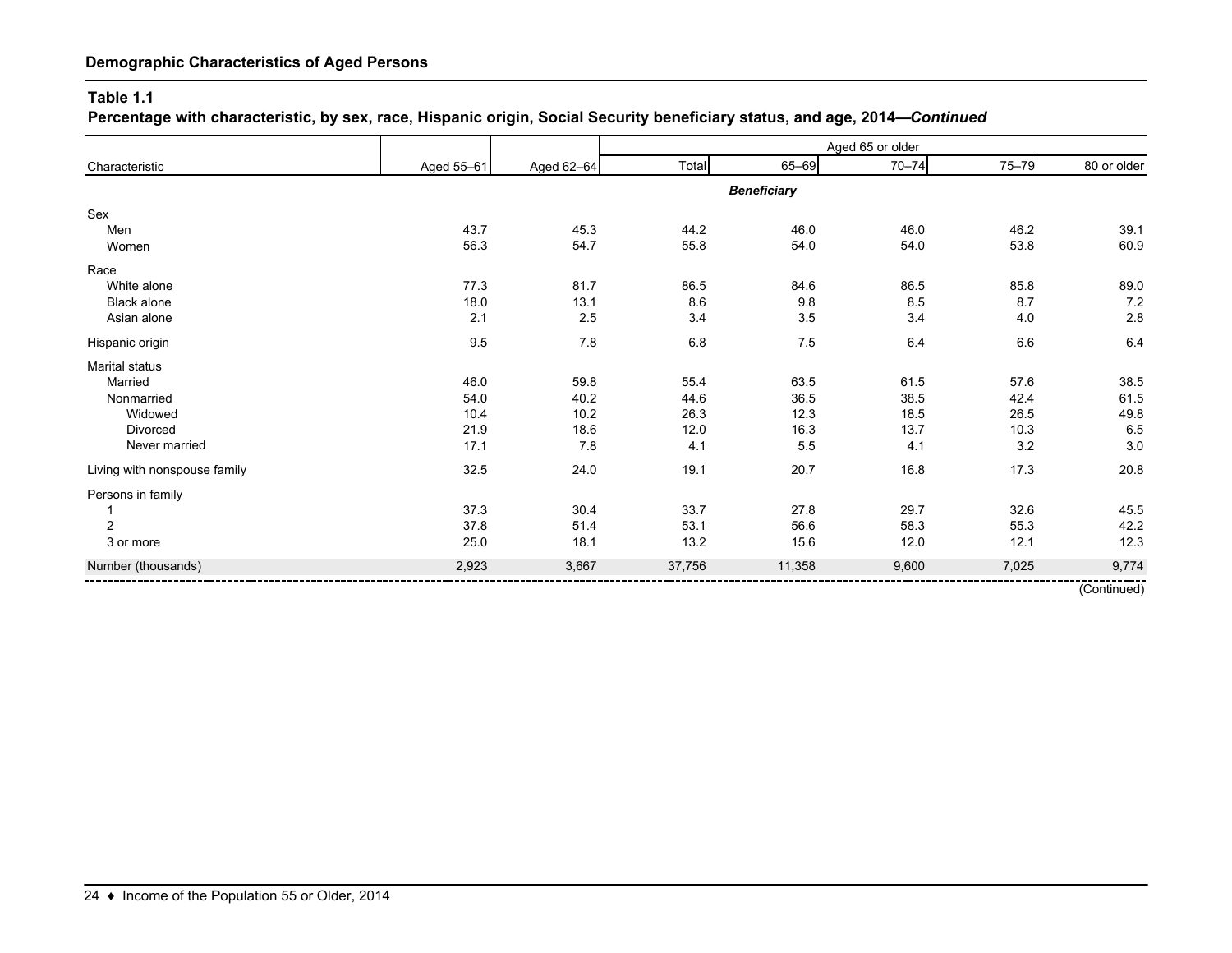**Percentage with characteristic, by sex, race, Hispanic origin, Social Security beneficiary status, and age, 2014—***Continued*

|                              |            |            |       |                | Aged 65 or older |           |             |
|------------------------------|------------|------------|-------|----------------|------------------|-----------|-------------|
| Characteristic               | Aged 55-61 | Aged 62-64 | Total | 65-69          | $70 - 74$        | $75 - 79$ | 80 or older |
|                              |            |            |       | Nonbeneficiary |                  |           |             |
| Sex                          |            |            |       |                |                  |           |             |
| Men                          | 48.8       | 49.0       | 45.3  | 49.6           | 46.7             | 34.4      | 37.5        |
| Women                        | 51.2       | 51.0       | 54.7  | 50.4           | 53.3             | 65.6      | 62.5        |
| Race                         |            |            |       |                |                  |           |             |
| White alone                  | 81.6       | 82.0       | 77.8  | 79.9           | 76.3             | 76.6      | 73.3        |
| <b>Black alone</b>           | 11.1       | 10.0       | 11.0  | 10.8           | 10.0             | 12.9      | 11.3        |
| Asian alone                  | 5.2        | 6.2        | 9.0   | 7.4            | 10.9             | 7.7       | 12.9        |
| Hispanic origin              | 10.9       | 9.9        | 13.0  | 12.4           | 13.6             | 13.6      | 14.2        |
| <b>Marital status</b>        |            |            |       |                |                  |           |             |
| Married                      | 66.0       | 68.4       | 60.0  | 65.6           | 60.7             | 56.5      | 42.4        |
| Nonmarried                   | 34.0       | 31.6       | 40.0  | 34.4           | 39.3             | 43.5      | 57.6        |
| Widowed                      | 3.5        | 4.9        | 15.9  | 7.0            | 16.1             | 23.0      | 40.4        |
| Divorced                     | 16.7       | 14.7       | 13.2  | 15.8           | 13.3             | 8.9       | 7.8         |
| Never married                | 10.2       | 8.8        | 8.2   | 8.5            | 7.2              | 8.9       | 8.0         |
| Living with nonspouse family | 40.4       | 29.9       | 34.2  | 31.0           | 35.9             | 35.7      | 42.0        |
| Persons in family            |            |            |       |                |                  |           |             |
|                              | 21.9       | 22.1       | 24.1  | 22.3           | 22.2             | 26.2      | 31.3        |
| $\overline{2}$               | 43.7       | 53.2       | 48.5  | 52.5           | 49.1             | 44.1      | 37.6        |
| 3 or more                    | 34.4       | 24.7       | 27.4  | 25.3           | 28.6             | 29.7      | 31.2        |
| Number (thousands)           | 26,512     | 7,315      | 8,238 | 4,370          | 1,609            | 977       | 1,281       |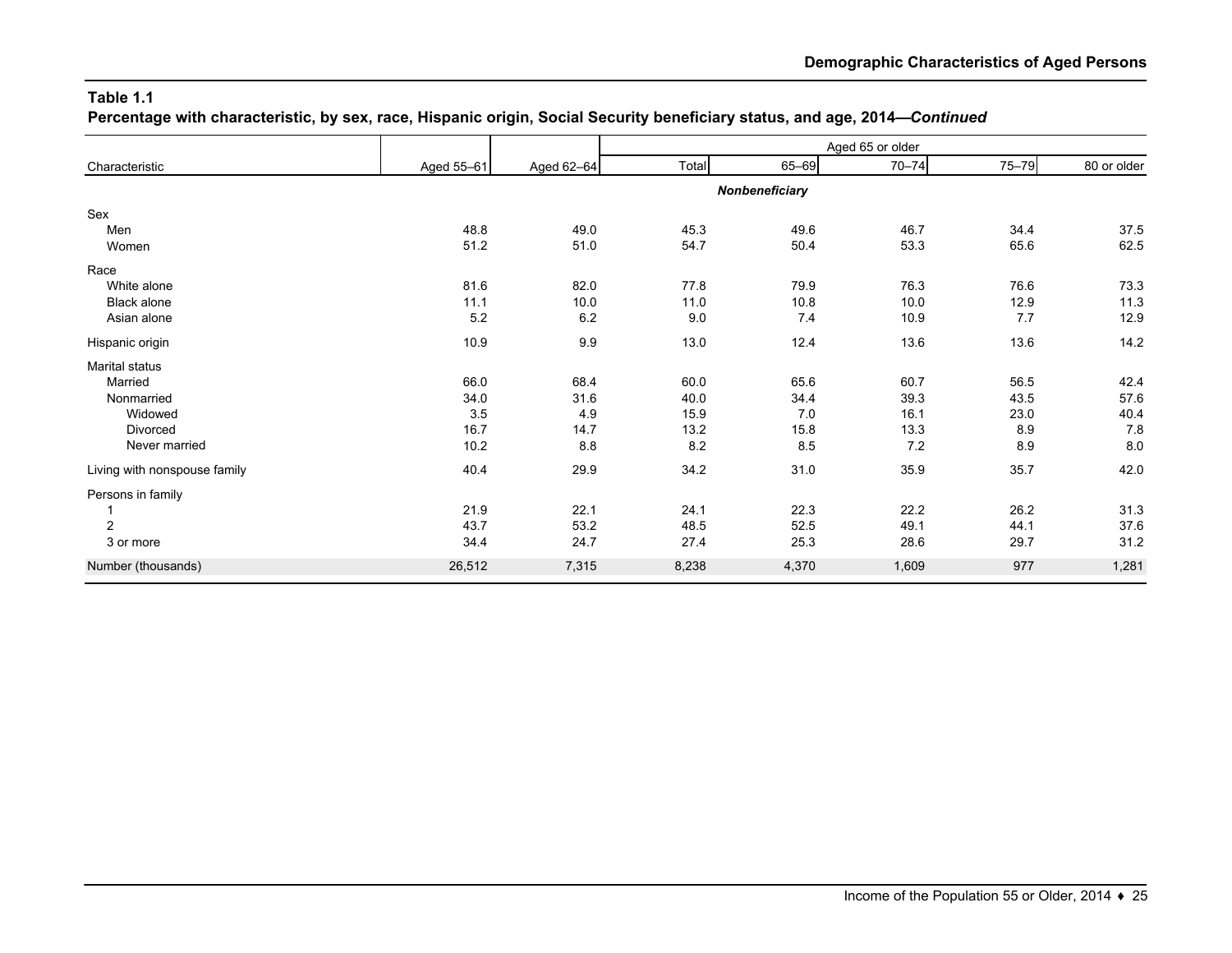#### **Table 1.2**

**Percentage of wives with characteristic, by husband's race, Hispanic origin, Social Security beneficiary status, and age, 2014**

|                                   |             |             |             |                             | Aged 65 or older |             |                 |
|-----------------------------------|-------------|-------------|-------------|-----------------------------|------------------|-------------|-----------------|
| Wife characteristic               | Aged 55-61  | Aged 62-64  | Total       | 65-69                       | $70 - 74$        | 75-79       | 80 or older     |
|                                   |             |             |             | All husbands                |                  |             |                 |
|                                   |             |             |             |                             |                  |             |                 |
| Wife age<br>Under 55              | 38.8        | 14.5        | 3.8         | 6.8                         | 2.8              | $1.2$       | $1.7$           |
| $55 - 61$                         | 51.2        | 44.5        | 10.9        | 21.3                        | 8.2              | 3.8         | $1.2$           |
| $62 - 64$                         | 5.6         | 29.6        | 11.6        | 23.3                        | 8.6              | 3.0         | 1.1             |
| 65 or older                       | 4.4         | 11.4        | 73.6        | 48.6                        | 80.4             | 92.0        | 95.9            |
| 65-69                             | 3.3         | 9.1         | 28.1        | 42.5                        | 35.5             | 12.2        | 4.7             |
| $70 - 74$                         | 0.7         | 1.7         | 21.1        | 4.9                         | 39.8             | 39.2        | 9.7             |
| $75 - 79$                         | 0.3         | 0.6         | 13.2        | 0.8                         | 4.4              | 35.6        | 27.7            |
| 80 or older                       | 0.1         | 0.0         | 11.2        | 0.3                         | 0.7              | 4.9         | 53.8            |
| Wife race                         |             |             |             |                             |                  |             |                 |
| White alone                       | 82.9        | 84.3        | 86.9        | 84.5                        | 87.8             | 88.5        | 88.6            |
| <b>Black alone</b>                | 8.3         | 7.6         | 5.7         | 7.0                         | 4.9              | 5.3         | 4.7             |
| Asian alone                       | 6.7         | 6.3         | 5.9         | 6.5                         | 5.7              | 5.2         | 5.4             |
| Wife Hispanic origin              | 10.7        | 8.6         | 7.7         | 8.7                         | 7.1              | 7.8         | 6.7             |
| Wife Social Security beneficiary  | 8.9         | 20.2        | 67.2        | 47.8                        | 72.7             | 81.8        | 83.9            |
| Number (thousands)                | 9,537       | 3,757       | 14,305      | 5,307                       | 3,695            | 2,641       | 2,661           |
|                                   |             |             |             | White alone husbands        |                  |             |                 |
| Wife race                         |             |             |             |                             |                  |             |                 |
| White alone                       | 97.1        | 97.8        | 97.8        | 96.9                        | 98.3             | 98.3        | 98.6            |
| <b>Black alone</b>                | 0.2         | 0.4         | 0.1         | 0.3                         | $0.0\,$          | 0.1         | 0.1             |
| Asian alone                       | 1.6         | 0.8         | 1.1         | 1.4                         | 1.0              | 1.2         | 0.8             |
| Wife Hispanic origin              | 11.9        | 9.2         | 8.3         | 9.8                         | 7.5              | 7.9         | 7.0             |
| Number (thousands)                | 7,976       | 3,201       | 12,545      | 4,570                       | 3,256            | 2,352       | 2,368           |
|                                   |             |             |             | <b>Black alone husbands</b> |                  |             |                 |
|                                   |             |             |             |                             |                  |             |                 |
| Wife race                         |             |             |             |                             |                  |             |                 |
| White alone<br><b>Black alone</b> | 6.9<br>90.3 | 3.0         | 3.3         | 3.0                         | 4.0              | 1.7<br>98.0 | 5.0             |
| Asian alone                       | 0.7         | 96.1<br>0.9 | 95.8<br>0.9 | 95.0<br>2.0                 | 96.0<br>0.0      | 0.0         | 95.0<br>$0.0\,$ |
|                                   |             |             |             |                             |                  |             |                 |
| Wife Hispanic origin              | 3.7         | 6.4         | 1.8         | 0.9                         | 2.3              | 4.1         | 1.1             |
| Number (thousands)                | 842         | 283         | 830         | 378                         | 187              | 140         | 125             |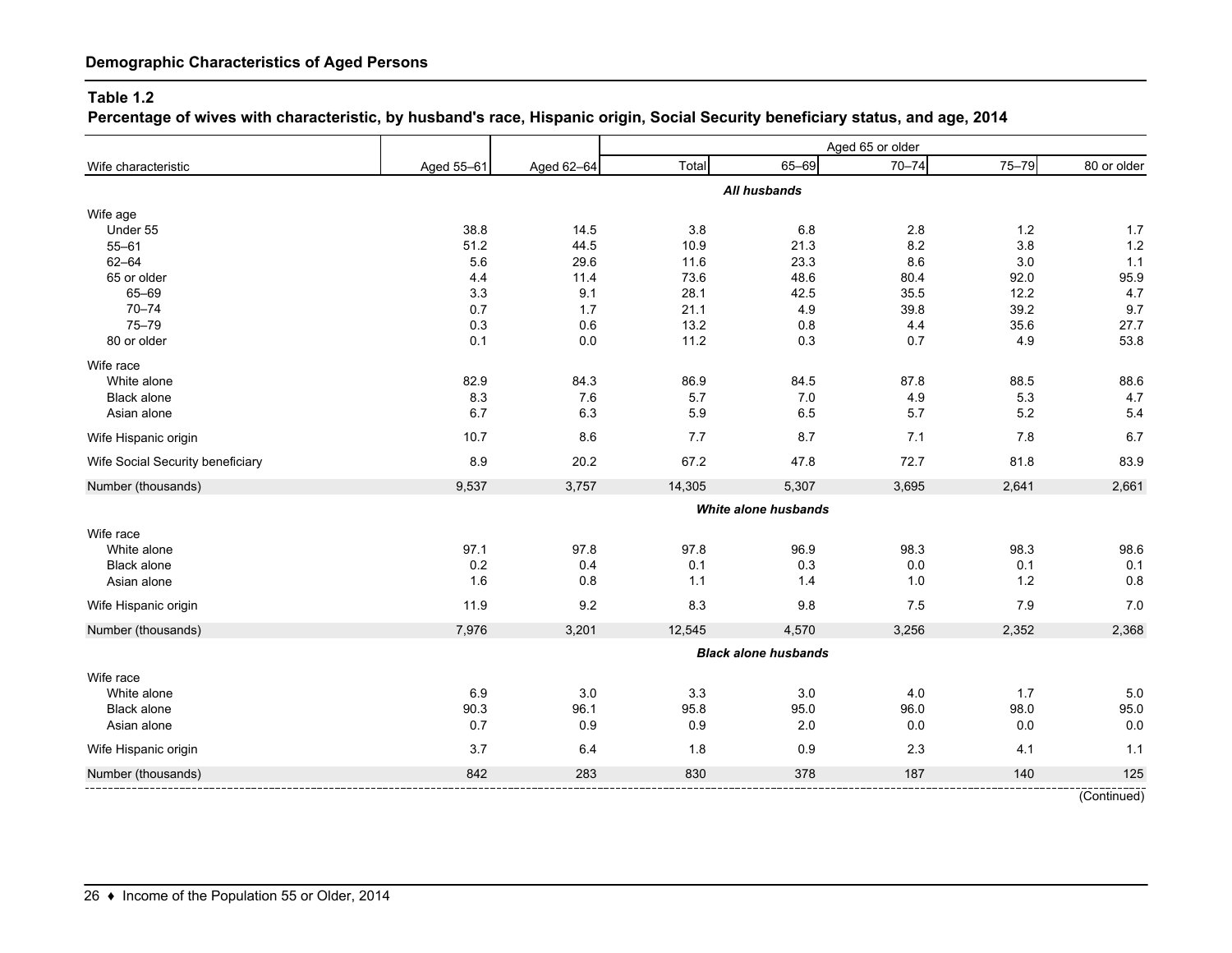**Percentage of wives with characteristic, by husband's race, Hispanic origin, Social Security beneficiary status, and age, 2014—***Continued*

|                                   |                                |                                 |            |                             | Aged 65 or older |            |             |  |
|-----------------------------------|--------------------------------|---------------------------------|------------|-----------------------------|------------------|------------|-------------|--|
| Wife characteristic               | Aged 55-61                     | Aged 62-64                      | Total      | 65-69                       | $70 - 74$        | $75 - 79$  | 80 or older |  |
|                                   |                                |                                 |            | Asian alone husbands        |                  |            |             |  |
| Wife race                         |                                |                                 |            |                             |                  |            |             |  |
| White alone<br><b>Black alone</b> | 5.5<br>0.8                     | 3.2<br>0.0                      | 4.7<br>0.2 | 3.4<br>0.0                  | 5.2<br>0.0       | 4.6<br>0.0 | 6.7<br>1.1  |  |
| Asian alone                       | 93.1                           | 96.8                            | 94.8       | 96.5                        | 94.1             | 94.7       | 92.2        |  |
| Wife Hispanic origin              | 1.2                            | 0.8                             | 2.0        | 0.0                         | 1.3              | 7.4        | 2.4         |  |
| Number (thousands)                | 536                            | 215                             | 723        | 280                         | 190              | 115        | 137         |  |
|                                   |                                | <b>Hispanic origin husbands</b> |            |                             |                  |            |             |  |
| Wife race                         |                                |                                 |            |                             |                  |            |             |  |
| White alone                       | 94.1                           | 92.2                            | 95.3       | 97.1                        | 92.8             | 94.2       | 95.5        |  |
| <b>Black alone</b>                | 1.9                            | 5.2                             | 1.3        | 0.8                         | 2.2              | 1.7        | 0.8         |  |
| Asian alone                       | 0.6                            | 0.2                             | 1.0        | 0.1                         | 0.5              | 4.0        | 0.8         |  |
| Wife Hispanic origin              | 85.4                           | 87.0                            | 87.4       | 86.7                        | 88.3             | 87.2       | 88.3        |  |
| Number (thousands)                | 970                            | 304                             | 1,044      | 438                         | 242              | 190        | 174         |  |
|                                   |                                |                                 |            | <b>Beneficiary husbands</b> |                  |            |             |  |
| Wife Social Security beneficiary  | 31.0                           | 35.8                            | 77.4       | 59.0                        | 79.8             | 87.8       | 92.6        |  |
| Number (thousands)                | 649                            | 1,065                           | 11,573     | 3,682                       | 3,169            | 2,376      | 2,347       |  |
|                                   | <b>Nonbeneficiary husbands</b> |                                 |            |                             |                  |            |             |  |
| Wife Social Security beneficiary  | 7.3                            | 14.0                            | 24.0       | 22.5                        | 29.8             | 27.5       | 18.6        |  |
| Number (thousands)                | 8,888                          | 2,692                           | 2,732      | 1,626                       | 526              | 265        | 315         |  |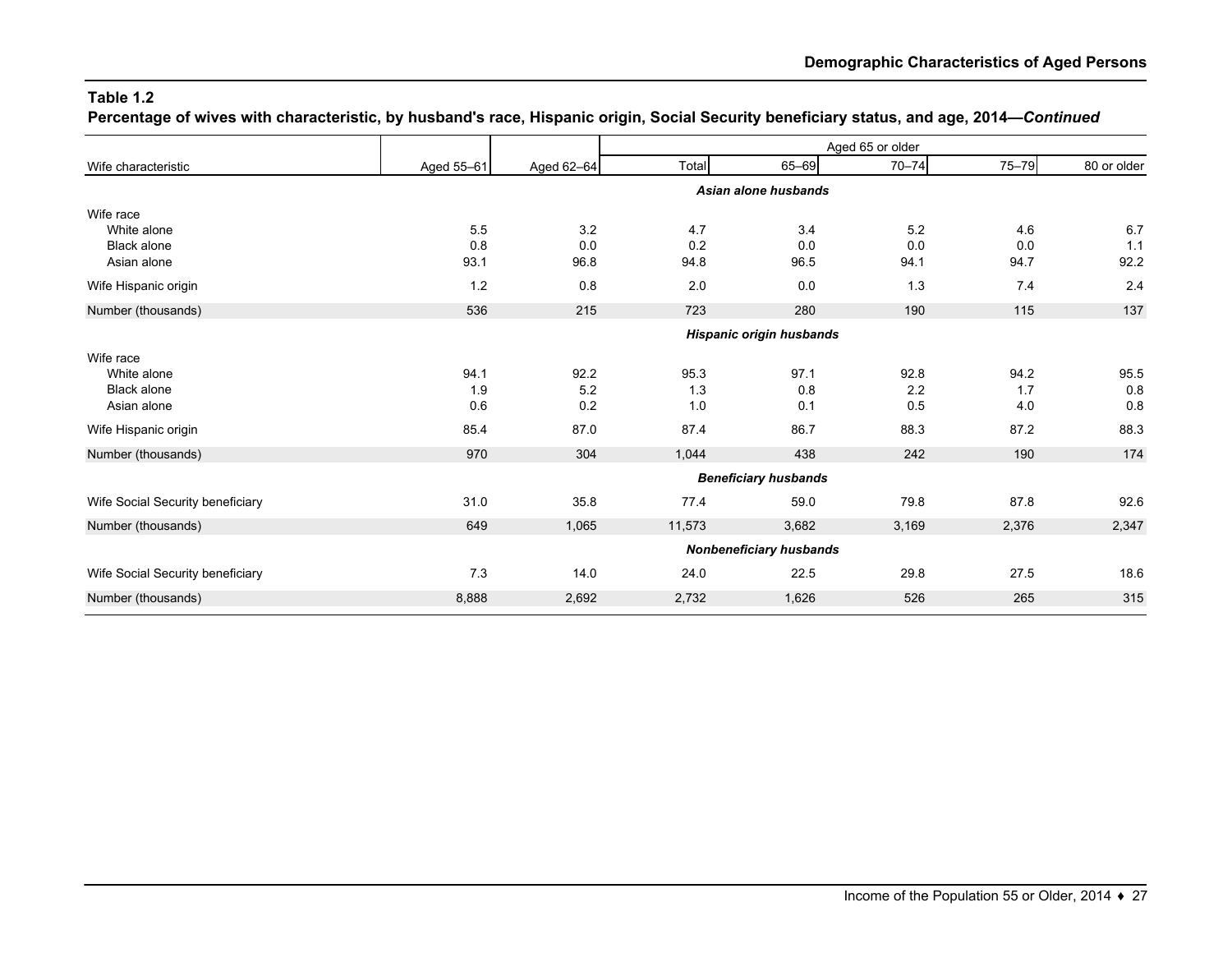**Percentage of husbands with characteristic, by wife's race, Hispanic origin, Social Security beneficiary status, and age, 2014**

|                                     |            |            |        |                          | Aged 65 or older |       |             |
|-------------------------------------|------------|------------|--------|--------------------------|------------------|-------|-------------|
| Husband characteristic              | Aged 55-61 | Aged 62-64 | Total  | 65-69                    | $70 - 74$        | 75-79 | 80 or older |
|                                     |            |            |        | <b>All wives</b>         |                  |       |             |
|                                     |            |            |        |                          |                  |       |             |
| Husband age<br>Under 55             | 12.7       | 3.9        | 1.5    | 2.0                      | 0.8              | 1.4   | 1.3         |
| $55 - 61$                           | 52.5       | 15.5       | 3.6    | 6.6                      | 2.2              | 1.3   | 0.8         |
| $62 - 64$                           | 17.9       | 32.3       | 3.7    | 7.1                      | 2.0              | 1.1   | 0.1         |
| 65 or older                         | 16.8       | 48.3       | 91.2   | 84.3                     | 95.0             | 96.2  | 97.8        |
| 65-69                               | 12.2       | 35.9       | 22.3   | 47.4                     | 8.1              | 2.2   | 1.1         |
| $70 - 74$                           | 3.2        | 9.2        | 25.7   | 27.5                     | 46.2             | 8.2   | 1.6         |
| $75 - 79$                           | 1.1        | 2.3        | 21.0   | 6.8                      | 32.6             | 48.1  | 8.0         |
| 80 or older                         | 0.4        | 0.9        | 22.1   | 2.6                      | 8.1              | 37.7  | 87.2        |
| Husband race                        |            |            |        |                          |                  |       |             |
| White alone                         | 84.3       | 87.0       | 88.8   | 87.2                     | 89.3             | 90.2  | 90.5        |
| <b>Black alone</b>                  | 8.3        | 6.6        | 5.4    | 6.6                      | 4.8              | 5.0   | 3.7         |
| Asian alone                         | 5.6        | 5.2        | 4.4    | 4.8                      | 4.2              | 3.5   | 4.6         |
| Husband Hispanic origin             | 9.3        | 8.4        | 6.6    | 7.0                      | 6.1              | 6.3   | 6.6         |
| Husband Social Security beneficiary | 20.5       | 45.2       | 80.3   | 71.8                     | 85.7             | 86.7  | 86.9        |
| Number (thousands)                  | 9,305      | 3,442      | 11,550 | 4,767                    | 3,183            | 1,957 | 1,642       |
|                                     |            |            |        | <b>White alone wives</b> |                  |       |             |
|                                     |            |            |        |                          |                  |       |             |
| Husband race<br>White alone         | 98.2       | 99.0       | 98.8   | 98.5                     | 98.9             | 99.1  | 99.1        |
| <b>Black alone</b>                  | 0.5        | $0.2\,$    | 0.3    | 0.5                      | 0.1              | 0.2   | 0.0         |
| Asian alone                         | 0.4        | 0.3        | 0.3    | 0.3                      | 0.2              | 0.0   | 0.5         |
|                                     |            |            |        |                          |                  |       |             |
| Husband Hispanic origin             | 10.6       | 9.1        | 7.1    | 7.6                      | 6.5              | 6.8   | 6.9         |
| Number (thousands)                  | 7,805      | 2,927      | 10,198 | 4,126                    | 2,833            | 1,753 | 1,485       |
|                                     |            |            |        | <b>Black alone wives</b> |                  |       |             |
| Husband race                        |            |            |        |                          |                  |       |             |
| White alone                         | 3.4        | 2.8        | 2.0    | 2.5                      | 1.1              | 1.7   | a           |
| <b>Black alone</b>                  | 96.1       | 95.8       | 97.2   | 96.9                     | 97.7             | 98.3  | a           |
| Asian alone                         | 0.3        | 0.9        | 0.2    | 0.0                      | 1.0              | 0.0   | a           |
| Husband Hispanic origin             | 2.0        | 7.0        | 1.6    | 2.1                      | 0.0              | 0.6   | a           |
| Number (thousands)                  | 748        | 230        | 606    | 297                      | 150              | 96    | 63          |
|                                     |            |            |        |                          |                  |       |             |